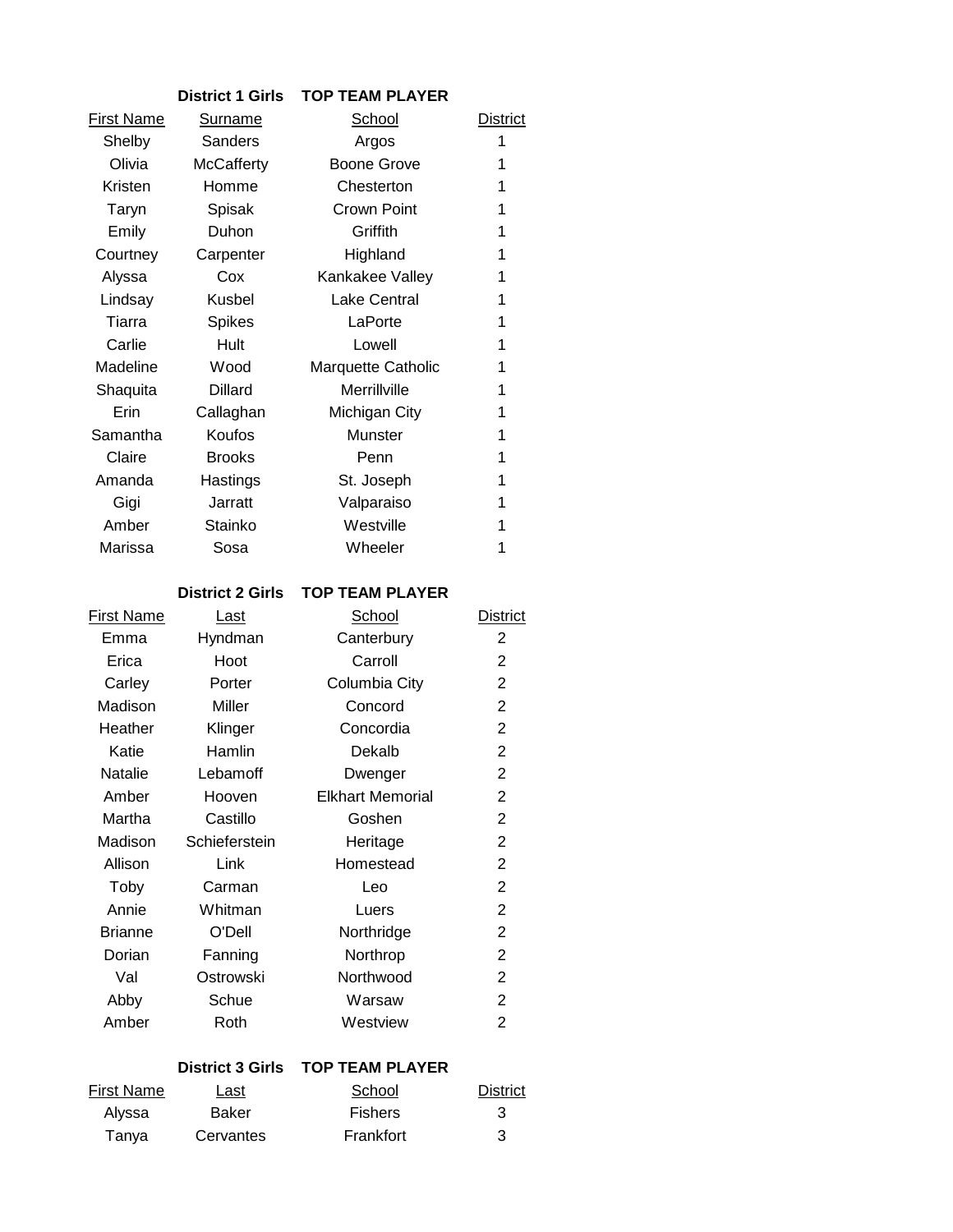| Sydney    | Groves          | <b>Hamilton Southeastern</b> | 3 |
|-----------|-----------------|------------------------------|---|
| Maggie    | <b>Bobillo</b>  | Lafayette Central Cath.      | 3 |
| Whitney   | Jennings        | Logansport                   | 3 |
| Samantha  | <b>Dietrich</b> | Marion                       | 3 |
| Kaitlyn   | Denson          | McCutcheon                   | 3 |
| Jillian   | Lawrence        | Noblesville                  | 3 |
| Elizabeth | Guarneri        | Oak Hill                     | 3 |
| Shelby    | Fort            | <b>Pendleton Heights</b>     | 3 |
| Mindy     | Delph           | Sheridan                     | 3 |
| Hayley    | Karpick         | West Lafayette               | 3 |
| Katie     | Wolfert         | Yorktown                     | 3 |
|           |                 |                              |   |

# **District 4 Girls TOP TEAM PLAYER**

| First Name            | <b>Surname</b> | School                  | <b>District</b> |
|-----------------------|----------------|-------------------------|-----------------|
| Sarah                 | Zolcak         | Avon                    | $\overline{4}$  |
| Abbie                 | Enright        | <b>Brebeuf Jesuit</b>   | 4               |
| Masey                 | <b>Bunn</b>    | Brownsburg              | 4               |
| Amy                   | Malone         | Carmel                  | 4               |
| Olivia                | Fisher         | Cascade                 | 4               |
| Jasimine              | Hunt           | <b>Franklin Central</b> | 4               |
| Gabby                 | LaMere         | <b>Guerin Catholic</b>  | 4               |
| Andrea                | Martin         | Heritage Christian      | 4               |
| Kari                  | Hayes          | <b>Bishop Chatard</b>   | 4               |
| Lauren                | Hofer          | <b>Cardinal Ritter</b>  | 4               |
| Kate                  | <b>Bigelow</b> | Cathedral               | 4               |
| Kristin               | Hoying         | Lawrence North          | 4               |
| Mariah                | Allen          | Lebanon                 | 4               |
| Alex                  | Langford       | Mooresville             | 4               |
| <b>Aadeline Clare</b> | Smith          | North Central (Ind.)    | 4               |
| Melissa               | Sturgill       | Park Tudor              | 4               |
| Bre' Anna             | Sanders        | Pike                    | 4               |
| <b>Brittany</b>       | Davis          | Plainfield              | 4               |
| Erika                 | McKee          | <b>Triton Central</b>   | 4               |
| Sydney                | Carlson        | <b>Tri-West</b>         | 4               |
| Lizzie                | Berry          | University              | 4               |
| Amelia                | Carney         | <b>Warren Central</b>   | 4               |
| Mackenzie             | Hoffman        | Western Boone           | 4               |
| Emma                  | Luczkoswki     | Westfield               | 4               |
| Katy                  | Keen           | Zionsville              | 4               |

# **District 5 Girls TOP TEAM PLAYER**

| <b>First Name</b> | Surname     | School                | <b>District</b> |
|-------------------|-------------|-----------------------|-----------------|
| Whitney           | Lambert     | <b>Batesville</b>     | 5               |
| Rachel            | Hippenmeyer | <b>Center Grove</b>   | 5               |
| Hayden            | Lang        | <b>Columbus East</b>  | 5               |
| Gabby             | Sims        | <b>Columbus North</b> | 5               |
| Daria             | Volker      | East Central          | 5               |